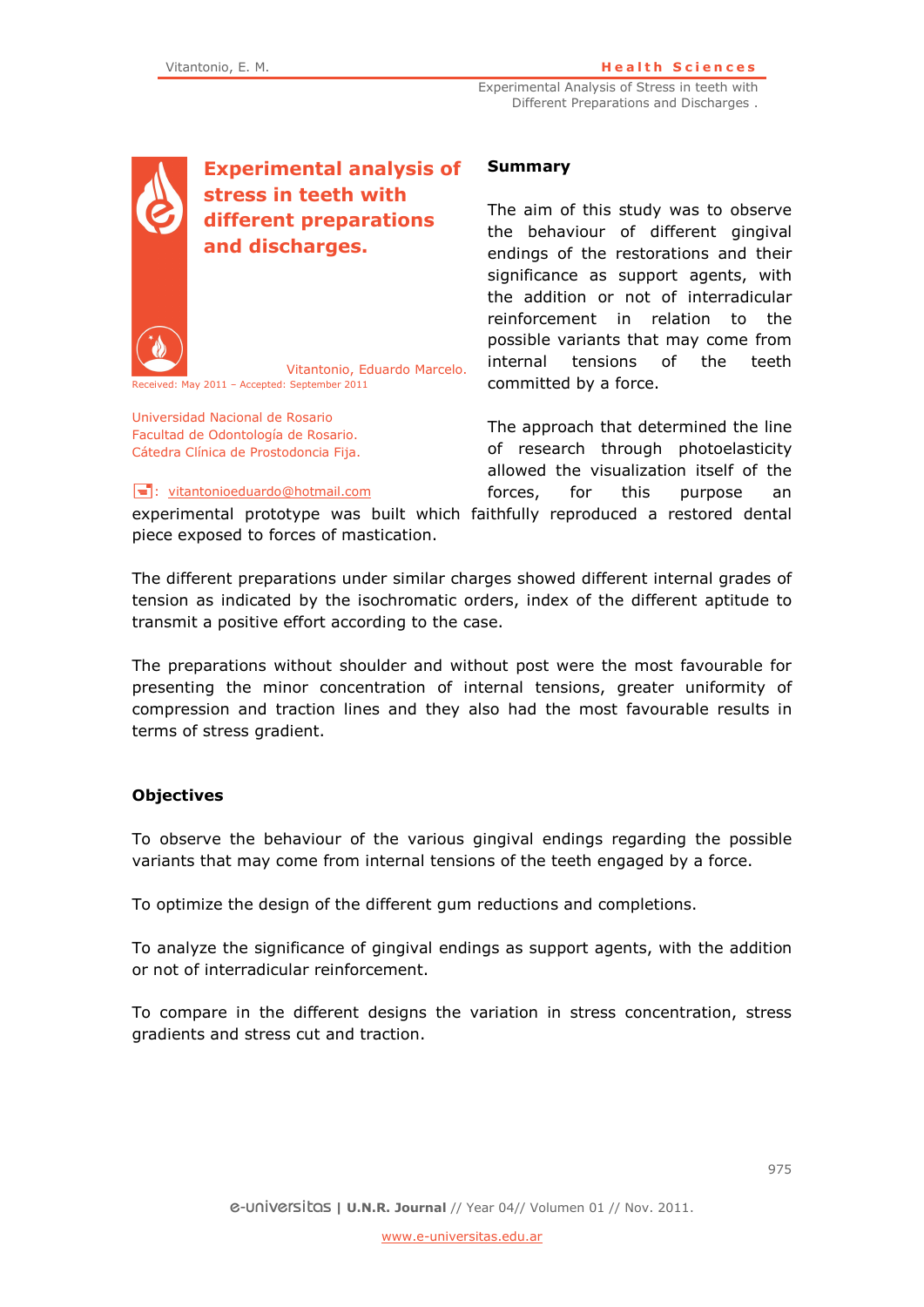# **Discussion and conclusions**

In this thesis an experimental investigation was made, on scale models, of the pattern of stress distribution in teeth with various preparations and wear, using the photoelastic technique.

The forces that support the teeth in exercising the functions of chewing, appear applied in different directions and through different inclined planes, which are represented by the facets that make up the occlusal surfaces. Our goal was to analyze the state of internal tension that supports the teeth. We used an optomechanical method known as photoelastic method.

Photoelasticity provides an overview of the state of internal tension of a twodimensional model subjected to loads at the edges.

The two-dimensional model is always a parallel flat sheet cut of a suitable material, and its profile corresponds to the contour of the transverse plane which divides the piece, designed into a suitable scale (zoomed). In our case it is a model on a larger scale, corresponding to a median palatal premolar vestibule.

The simple observation of the fringe pattern, which shows the analysed photoelastic model, provides important information to predict the critical points of the piece. Indeed, those areas where there is the highest density of isochromatic fringes are considered critical areas, because the stress gradient is very high. In these regions of the model, a strong concentration of stress is produced which can lead to the failure of the piece in those areas.

The study of the isochromatic on photoelastic models with different designs and preparations, applying antagonist increasing loads allowed us to observe how the stresses are distributed within the piece.

Indeed, when a two-dimensional photoelastic model subjected to loads applied perpendicular to its edges is analysed, there is a set of stripes, each of which corresponds to an order (integer). The higher the order of the band analyzed, the higher are the stresses supported by the model along it.

Thus, when a region of the model shows a high density of bands (many stripes, almost parallel, concentrated in a small area) we observe a region with a high stress gradient.

It is easy to deduce that in these cases there is a significant variation in stress along a short circuit. This means that those areas or points of the model have a high stress concentration. If in such areas exist or develop a fault or microcrack in the crystalline structure of the piece, the high concentrations of stress prolonged the crack or failure, reducing the gradient space, which increases correspondingly.

This process continues, rapidly driving the piece to break into the area of high gradient.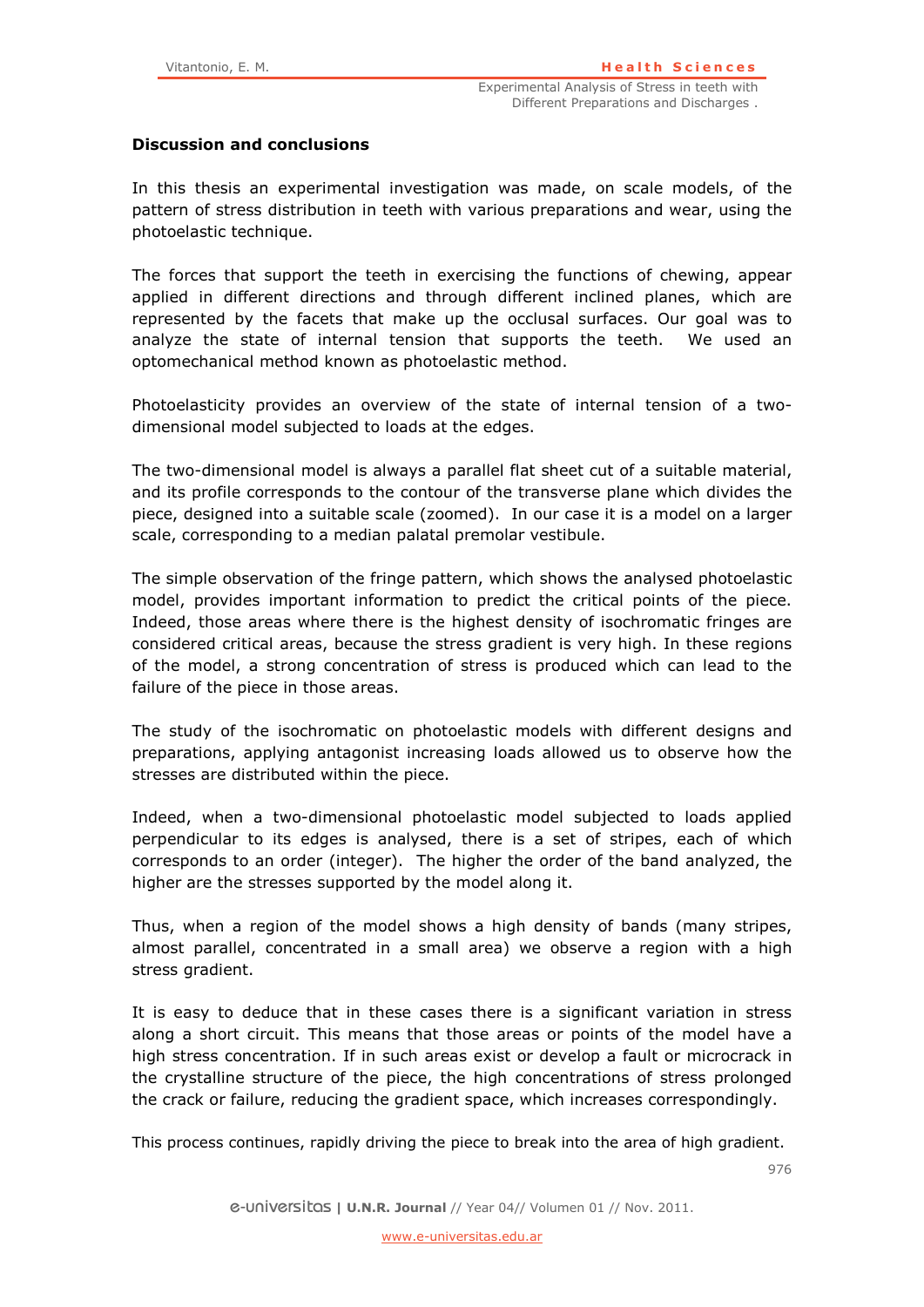As noted by Toyoda, Kasori and Hawa.<sup>30</sup>, to know this is very important. It is therefore advisable, if possible, to modify the design of the piece in order to reduce the stress gradient in the risk area.

This study analyzed four models, with parallel loads to their longitudinal axes, applied in Maximum Occlusion and Bite Force, since these are the most physiological forces that support the teeth.

Our results confirm that the concentration of stress that the teeth support vary significantly between different preparations and wear. These results agree with those obtained by the Ebrashi, Craig and Peyton<sup>6</sup>.

The different preparations under similar load conditions, showed different internal gradients of tensions, as indicated by the isochromatic orders, index of the different capacity to transmit a positive effort, according to the case.

Preparations which presented lower fringe orders for the same level of applied forces were:

- 1. In the middle zone:
	- a. In the fundamental cusp side, the shoulderless and no pin together with the shoulderless and pin ones
	- b. In the no fundamental cusp side the preparations without shoulder and pin.

In that way the preparation with shoulder showed us a greater stress concentration in the middle zone due to this design, both on the fundamental cusp side and on the not fundamental cusp one.

- 2. in the occlusal contact area of the preparation with the restoration:
	- a. At the fundamental cusp side, the no pin and with shoulder ones.
	- b. At the no fundamental cusp side, the no pin and shoulderless ones.

The lowest strip order in these preparations showed us that the support of the restoration on the preparation is not only given by the occlusal contact area, but also by the support area of the shoulder.

 Therefore shoulderless and pinless preparations in this area of the occlusal surface showed a less favourable state of stress.

- 3. In the shoulder area:
	- a. At the fundamental cusp side, the with-pin and shoulderless ones.
	- b. At the side of not fundamental cusp, the pinless and shoulderless ones.

Our results are consistent with those presented earlier by other researchers.<sup>5.6</sup>

4. In the area of the apical end, there were the preparations without pin and with shoulder the ones which had lower fringe orders.